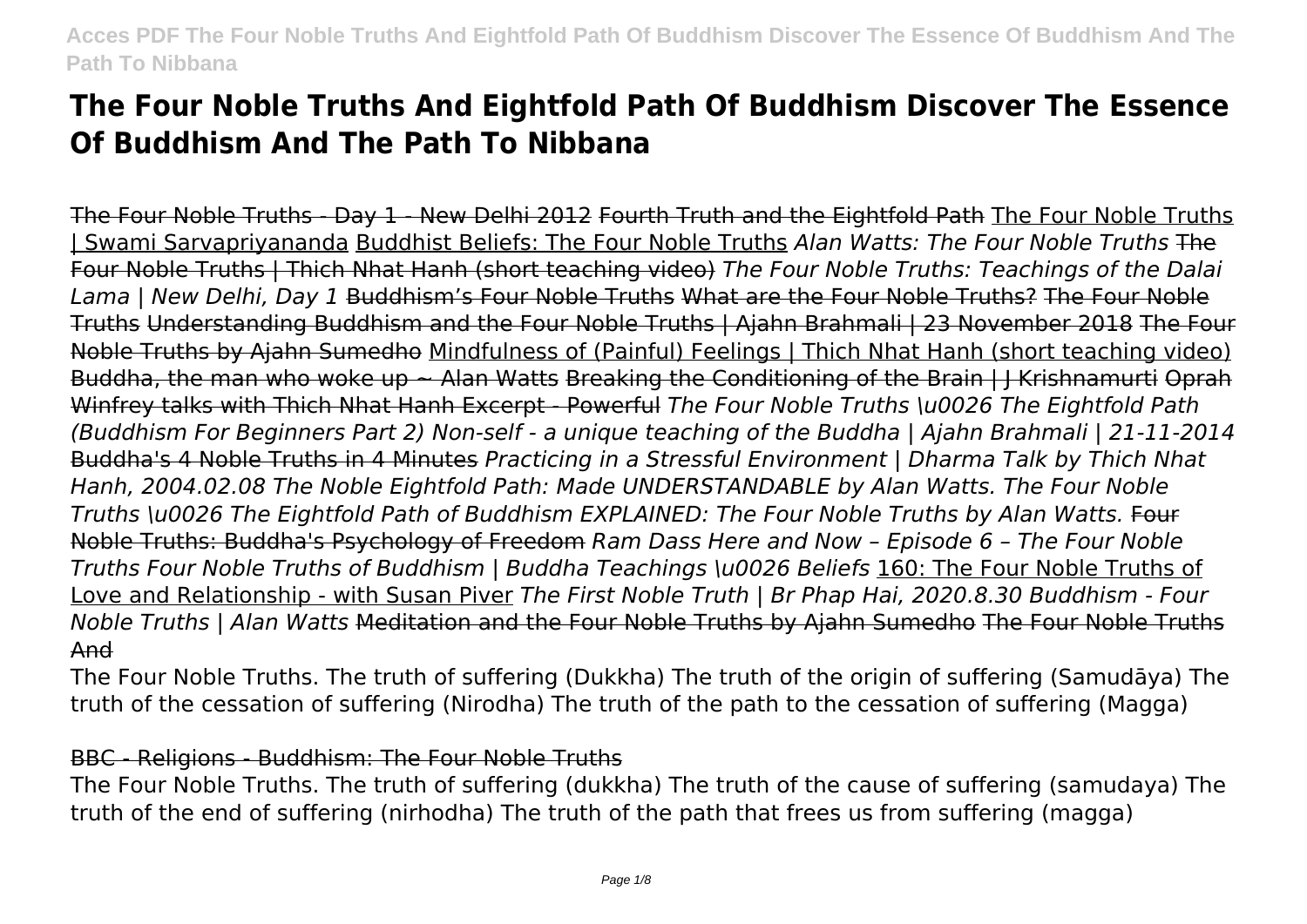#### What Are the Four Noble Truths of Buddhism?

The Four Noble Truths are: Many Buddhists believe that everything is the result of existing conditions (in other words, everything comes from something else). Therefore, something must cause...

## The Four Noble Truths - Life and teachings of the Buddha ...

Although the term Four Noble Truths is well known in English, it is a misleading translation of the Pali term Chattari-ariya-saccani (Sanskrit: Chatvari-arya-satyani), because noble (Pali: ariya; Sanskrit: arya) refers not to the truths themselves but to those who understand them. A more accurate rendering, therefore, might be "four truths for the [spiritually] noble"; they are four facts that are known to be true by those with insight into the nature of reality but that are not known to ...

#### Four Noble Truths | Definition & Facts | Britannica

The Four Noble Truths in Buddhism state that life revolves human suffering, ignorance, the end of pain, and the path to end this suffering. The First Noble Truth explains the existence of dissatisfaction and suffering also referred to as Dukkha. According to this truth, some of the suffering that humans must experience in their lives include ...

# Define the Four Noble Truths and Explain the Foundation of ...

The Four Noble Truths can be traced back to the teaching of Buddha, in fact, it is the main principle of Buddhism. Buddha was the first one to realize these truths and from there he spread the word to his followers. To understand Buddhism is to understand these truths.

## The Four Noble Truths in Buddhism and What They Can Teach ...

The four noble truths and eightfold path are key concepts in Buddhism. The four noble truths are key beliefs or realisations about the world and how to escape the endless cycle of birth, death and rebirth (samsara). 1. The Truth of Suffering (Dukkha)

## Four noble truths and eightfold path of Buddhism

The Four Noble Truths are: There is dukkha, or suffering. There is a cause of dukkha. There is cessation of Page 2/8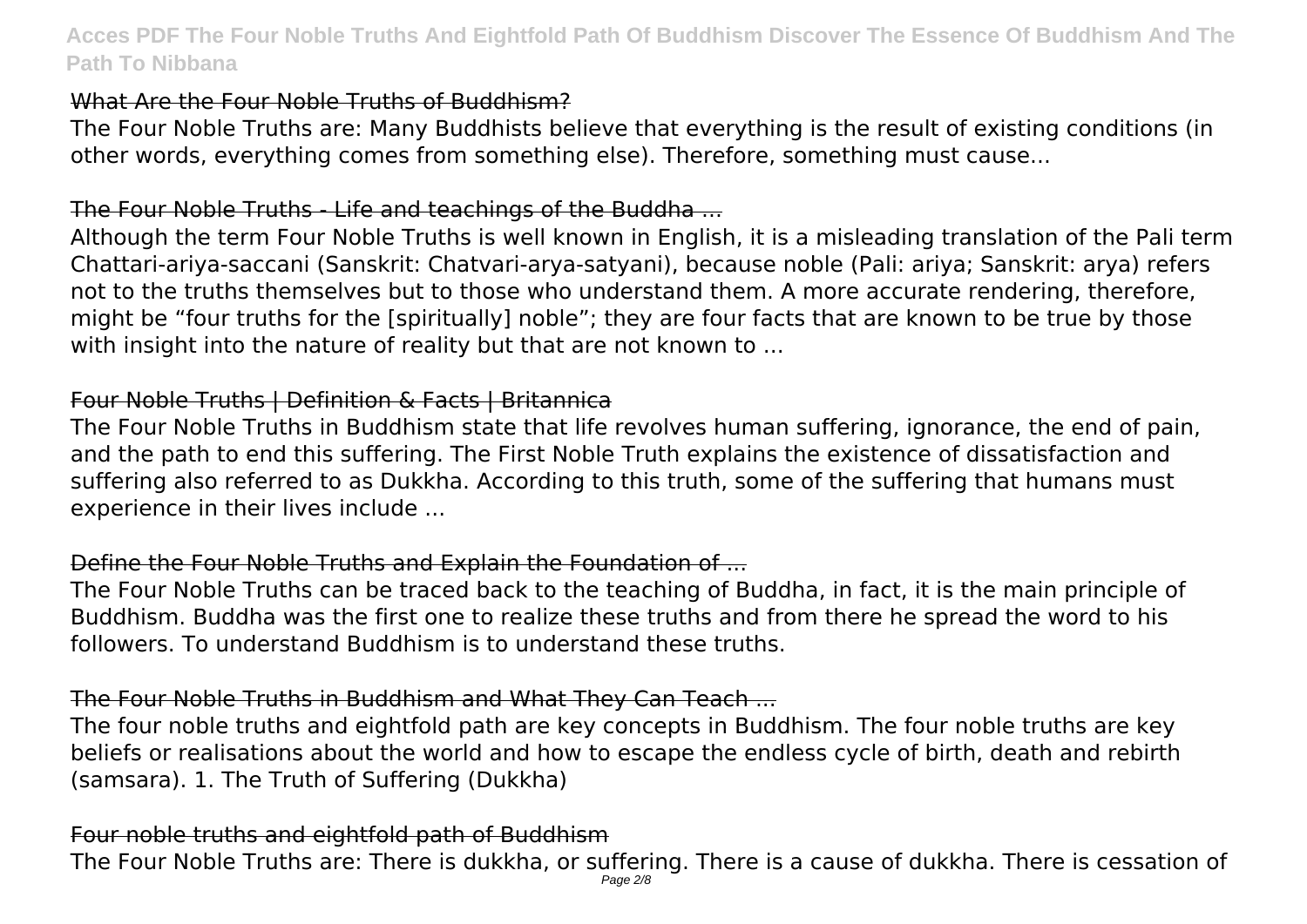dukkha. There is a path to end dukkha.

#### The Four Noble Truths - One Mind Dharma

The Four Noble Truths explains how suffering is part and parcel of our lives but there is always respite from it. On the other hand, the Eightfold Path teaches the proper way of living in order to achieve freedom from suffering and enlightenment. The Three Jewels of Buddhism. Before we go into the Four Noble Truths and the Eightfold Path, let us first look at the core of Buddhism which is the Three Jewels. The Three Jewels are: The Buddha; The Dharma and

## The Four Noble Truths and The Eightfold Path Explained ...

The Four Noble Truths are the Buddha's explanation (if he was a Doctor) of the disease, the cause of the disease, the prognosis, and the cure for what ails all sentient beings. This "ailment" is known as Dukkha  $<sup>1</sup>$ </sup> (commonly referred to as "suffering") and afflicts us at various times in our life (more on Dukkha in a moment).

# Understanding the Four Noble Truths of Buddhism (With ...

The teaching is conveyed through the Buddha's Four Noble Truths, first expounded in 528 BC in the Deer Park at Sarnath near Varanasi and kept alive in the Buddhist world ever since. Venerable Ajahn Sumedho is a bhikkhu (mendicant monk) of the Theravada tradition of Buddhism. He was ordained in Thailand in 1966 and trained there for ten years.

#### The Four Noble Truths - Buddhism

In Buddhism, the Four Noble Truths Pali: cattāri ariyasaccāni Sanskrit: catvāri āryasatyāni; , "The four Arya satyas") are "the truths of the Noble Ones", the truths or realities for the "spiritually worthy ones". The truths are: dukkha (suffering, incapable of satisfying, painful) is an innate characteristic of existence in the realm of samsara; ...

## Four Noble Truths - Wikipedia

1 The "Four Noble Truths" represent precisely this Buddhist teaching; Suffering, the cause of suffering, the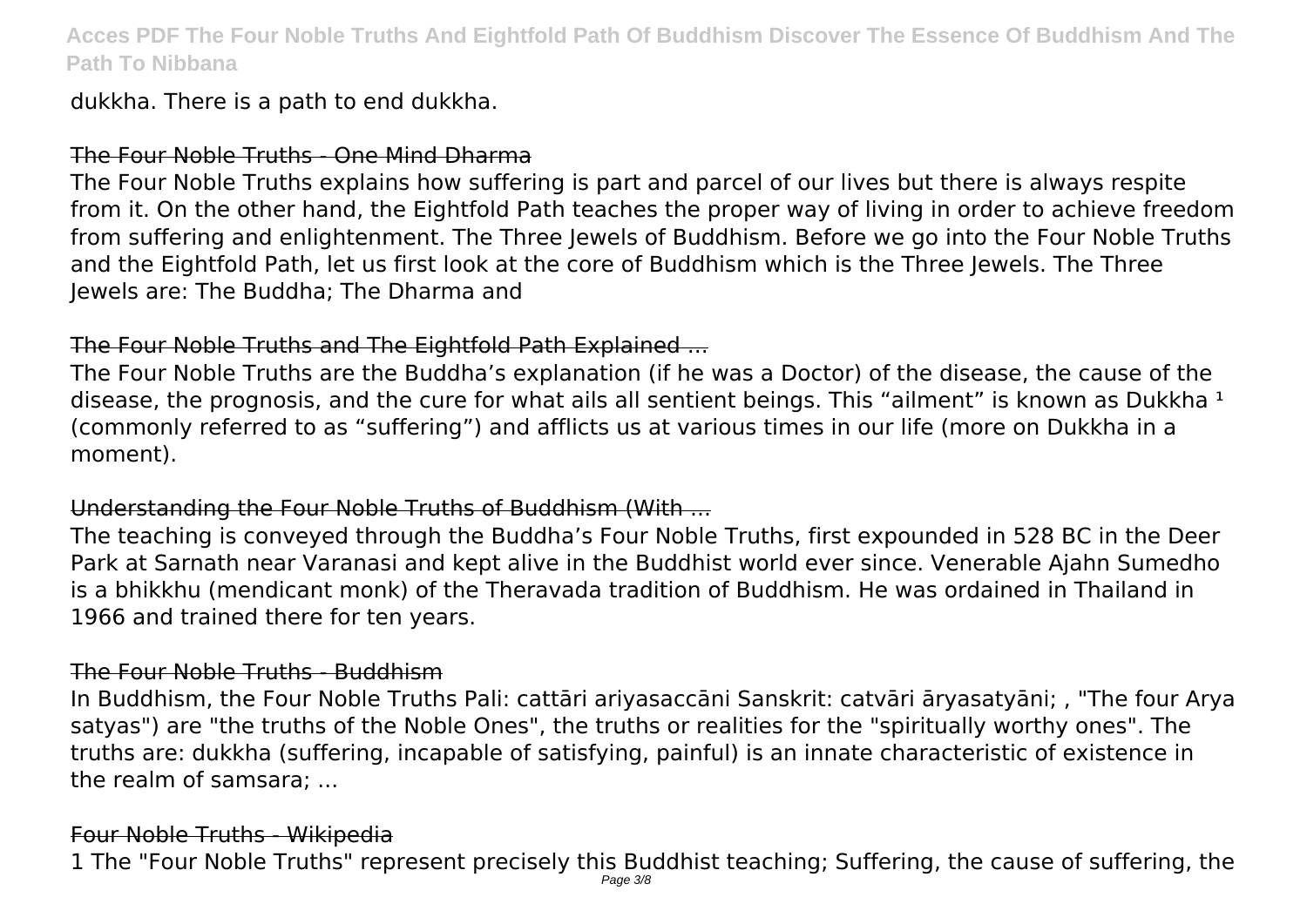possibility of escape from suffering, and the method of attaining that escape. 2 Dukkha: The Universal Suffering The first of these four central Buddhist teachings is that of "Dukkha," which is generally translated "Suffering."

## The Four Noble Truths: Suffering and Salvation in Buddhism ...

The four noble truths in Buddhism forms the core of the Buddha's teachings. These are explained in the very first sermon delivered by Buddha, known as dhammacakkappavattana sutta, which in English loosely translates to, "Settings the wheel of dhamma or the truth in motion."

## Introduction To The Four Noble Truths in Buddhism ...

The Four Noble Truths are often misunderstood because they are looked at on a very superficial level. On the surface, they state that life is suffering, we suffer because of our greed, we will stop suffering when we stop wanting, and we do that by following the Eightfold Path. But really, each Truth refers to a deeper part of our psyche.

## Introduction to Buddhism, Four Noble Truths, and the ...

The Four Noble Truths of Dharma Dharma is always represented in the form of a wheel. This, supposedly, is the form in which Buddha imparted his laws to the world, and which later became the different schools that we have today that follow his principles and his religion.

# The Four Noble Truths of Dharma - Exploring your mind

The fourth Noble Truth is the Noble Truth of the Eightfold Path. The Eightfold Path consist of the following elements, the Right View, Right Resolve, Right Action, Right Speech, Right Livelihood, Right Effort, Right Mindfulness, and Right Concentration

# THE FOUR NOBLE TRUTHS | buddhism

The Four Noble Truths The Four Noble Truths comprise the essence of Buddha's teachings, though they leave much left unexplained. They are the truth of suffering, the truth of the cause of...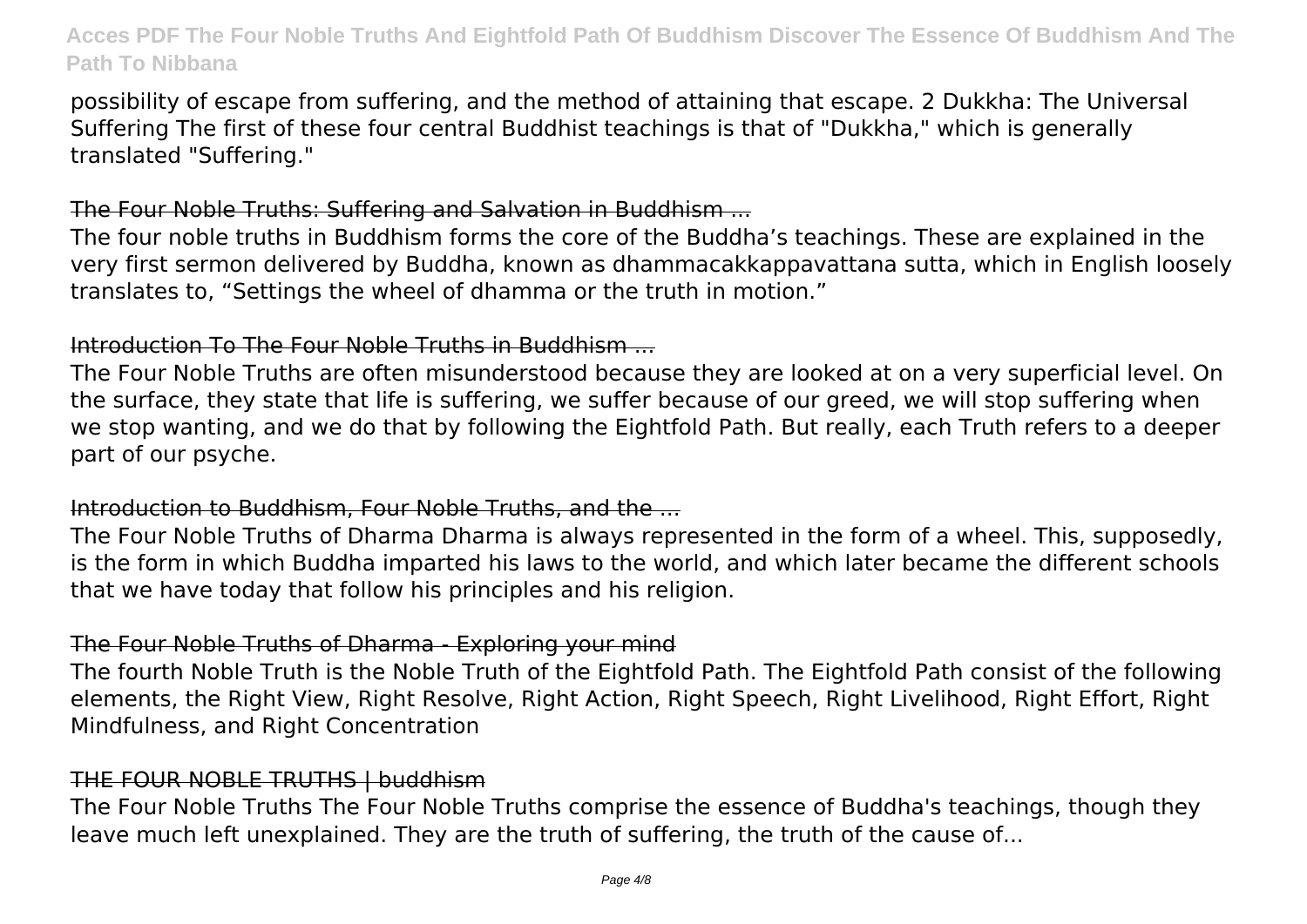The Four Noble Truths - Day 1 - New Delhi 2012 Fourth Truth and the Eightfold Path The Four Noble Truths | Swami Sarvapriyananda Buddhist Beliefs: The Four Noble Truths *Alan Watts: The Four Noble Truths* The Four Noble Truths | Thich Nhat Hanh (short teaching video) *The Four Noble Truths: Teachings of the Dalai Lama | New Delhi, Day 1* Buddhism's Four Noble Truths What are the Four Noble Truths? The Four Noble Truths Understanding Buddhism and the Four Noble Truths | Ajahn Brahmali | 23 November 2018 The Four Noble Truths by Ajahn Sumedho Mindfulness of (Painful) Feelings | Thich Nhat Hanh (short teaching video) Buddha, the man who woke up ~ Alan Watts Breaking the Conditioning of the Brain | J Krishnamurti Oprah Winfrey talks with Thich Nhat Hanh Excerpt - Powerful *The Four Noble Truths \u0026 The Eightfold Path (Buddhism For Beginners Part 2) Non-self - a unique teaching of the Buddha | Ajahn Brahmali | 21-11-2014* Buddha's 4 Noble Truths in 4 Minutes *Practicing in a Stressful Environment | Dharma Talk by Thich Nhat Hanh, 2004.02.08 The Noble Eightfold Path: Made UNDERSTANDABLE by Alan Watts. The Four Noble Truths \u0026 The Eightfold Path of Buddhism EXPLAINED: The Four Noble Truths by Alan Watts.* Four Noble Truths: Buddha's Psychology of Freedom *Ram Dass Here and Now – Episode 6 – The Four Noble Truths Four Noble Truths of Buddhism | Buddha Teachings \u0026 Beliefs* 160: The Four Noble Truths of Love and Relationship - with Susan Piver *The First Noble Truth | Br Phap Hai, 2020.8.30 Buddhism - Four Noble Truths | Alan Watts* Meditation and the Four Noble Truths by Ajahn Sumedho The Four Noble Truths And

The Four Noble Truths. The truth of suffering (Dukkha) The truth of the origin of suffering (Samudāya) The truth of the cessation of suffering (Nirodha) The truth of the path to the cessation of suffering (Magga)

## BBC - Religions - Buddhism: The Four Noble Truths

The Four Noble Truths. The truth of suffering (dukkha) The truth of the cause of suffering (samudaya) The truth of the end of suffering (nirhodha) The truth of the path that frees us from suffering (magga)

## What Are the Four Noble Truths of Buddhism?

The Four Noble Truths are: Many Buddhists believe that everything is the result of existing conditions (in other words, everything comes from something else). Therefore, something must cause...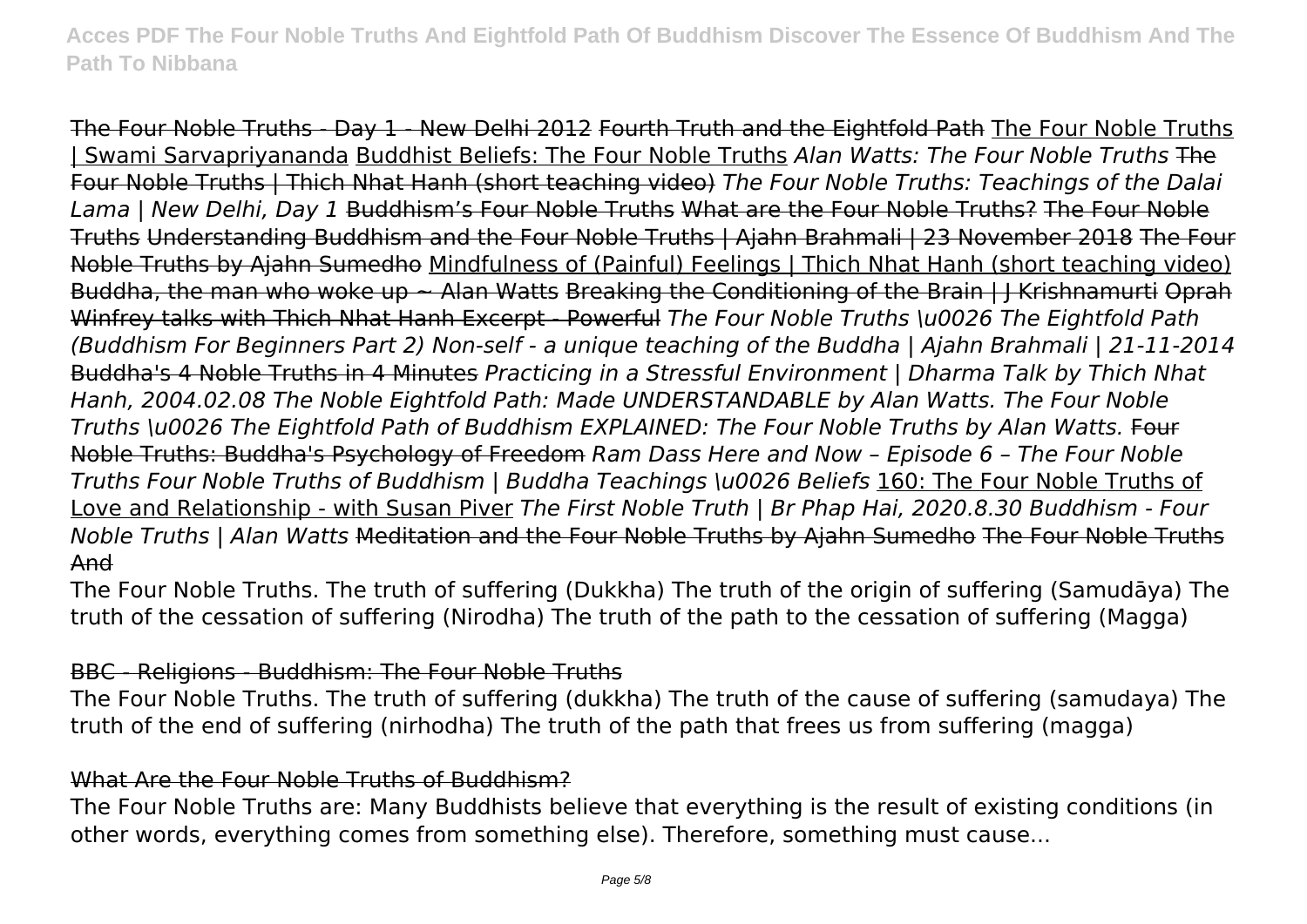# The Four Noble Truths - Life and teachings of the Buddha ...

Although the term Four Noble Truths is well known in English, it is a misleading translation of the Pali term Chattari-ariya-saccani (Sanskrit: Chatvari-arya-satyani), because noble (Pali: ariya; Sanskrit: arya) refers not to the truths themselves but to those who understand them. A more accurate rendering, therefore, might be "four truths for the [spiritually] noble"; they are four facts that are known to be true by those with insight into the nature of reality but that are not known to ...

## Four Noble Truths | Definition & Facts | Britannica

The Four Noble Truths in Buddhism state that life revolves human suffering, ignorance, the end of pain, and the path to end this suffering. The First Noble Truth explains the existence of dissatisfaction and suffering also referred to as Dukkha. According to this truth, some of the suffering that humans must experience in their lives include ...

# Define the Four Noble Truths and Explain the Foundation of ...

The Four Noble Truths can be traced back to the teaching of Buddha, in fact, it is the main principle of Buddhism. Buddha was the first one to realize these truths and from there he spread the word to his followers. To understand Buddhism is to understand these truths.

# The Four Noble Truths in Buddhism and What They Can Teach ...

The four noble truths and eightfold path are key concepts in Buddhism. The four noble truths are key beliefs or realisations about the world and how to escape the endless cycle of birth, death and rebirth (samsara). 1. The Truth of Suffering (Dukkha)

## Four noble truths and eightfold path of Buddhism

The Four Noble Truths are: There is dukkha, or suffering. There is a cause of dukkha. There is cessation of dukkha. There is a path to end dukkha.

# The Four Noble Truths - One Mind Dharma

The Four Noble Truths explains how suffering is part and parcel of our lives but there is always respite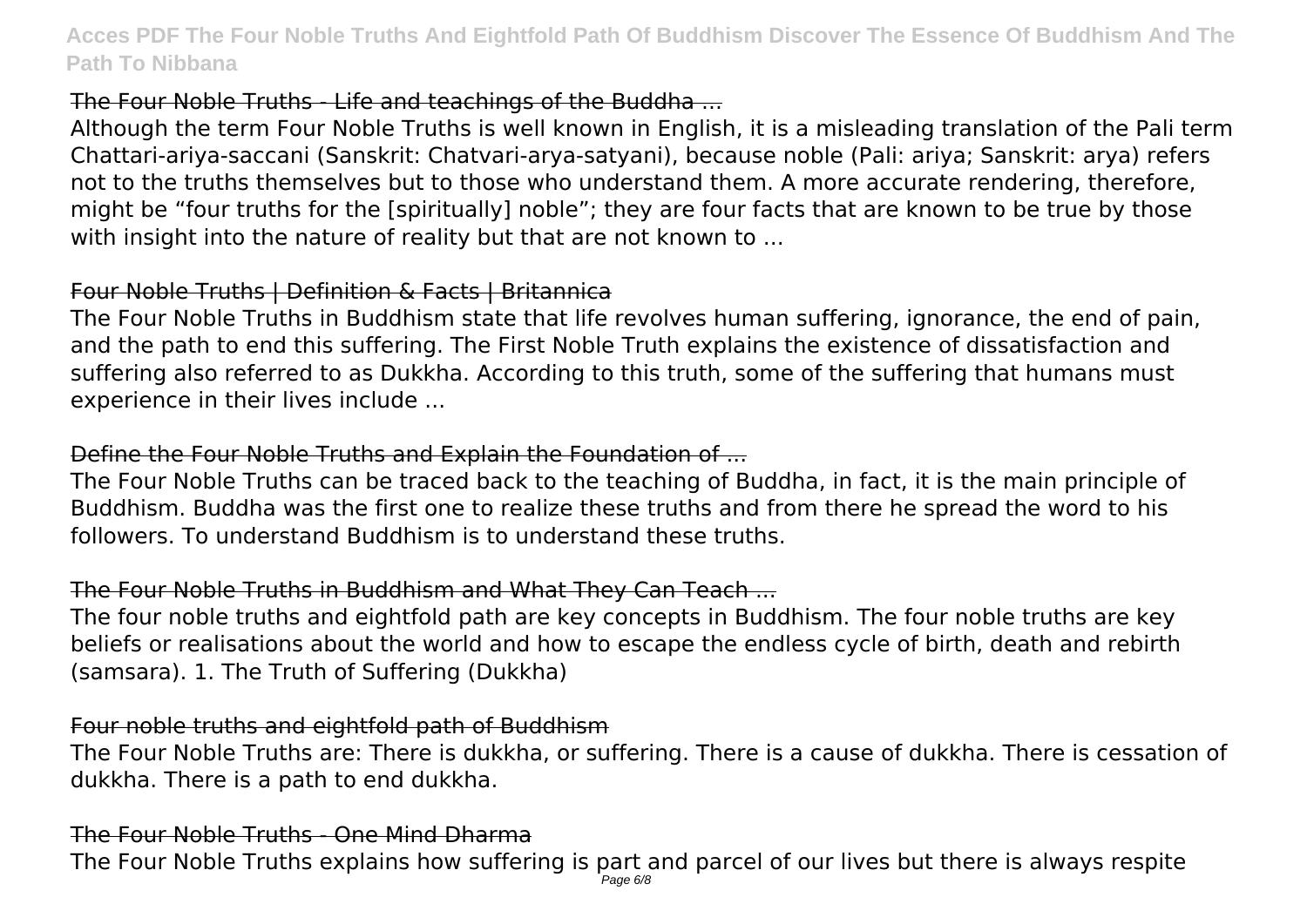from it. On the other hand, the Eightfold Path teaches the proper way of living in order to achieve freedom from suffering and enlightenment. The Three Jewels of Buddhism. Before we go into the Four Noble Truths and the Eightfold Path, let us first look at the core of Buddhism which is the Three Jewels. The Three Jewels are: The Buddha; The Dharma and

## The Four Noble Truths and The Eightfold Path Explained ...

The Four Noble Truths are the Buddha's explanation (if he was a Doctor) of the disease, the cause of the disease, the prognosis, and the cure for what ails all sentient beings. This "ailment" is known as Dukkha  $<sup>1</sup>$ </sup> (commonly referred to as "suffering") and afflicts us at various times in our life (more on Dukkha in a moment).

#### Understanding the Four Noble Truths of Buddhism (With ...

The teaching is conveyed through the Buddha's Four Noble Truths, first expounded in 528 BC in the Deer Park at Sarnath near Varanasi and kept alive in the Buddhist world ever since. Venerable Ajahn Sumedho is a bhikkhu (mendicant monk) of the Theravada tradition of Buddhism. He was ordained in Thailand in 1966 and trained there for ten years.

## The Four Noble Truths - Buddhism

In Buddhism, the Four Noble Truths Pali: cattāri ariyasaccāni Sanskrit: catvāri āryasatyāni; , "The four Arya satyas") are "the truths of the Noble Ones", the truths or realities for the "spiritually worthy ones". The truths are: dukkha (suffering, incapable of satisfying, painful) is an innate characteristic of existence in the realm of samsara; ...

## Four Noble Truths - Wikipedia

1 The "Four Noble Truths" represent precisely this Buddhist teaching; Suffering, the cause of suffering, the possibility of escape from suffering, and the method of attaining that escape. 2 Dukkha: The Universal Suffering The first of these four central Buddhist teachings is that of "Dukkha," which is generally translated "Suffering."